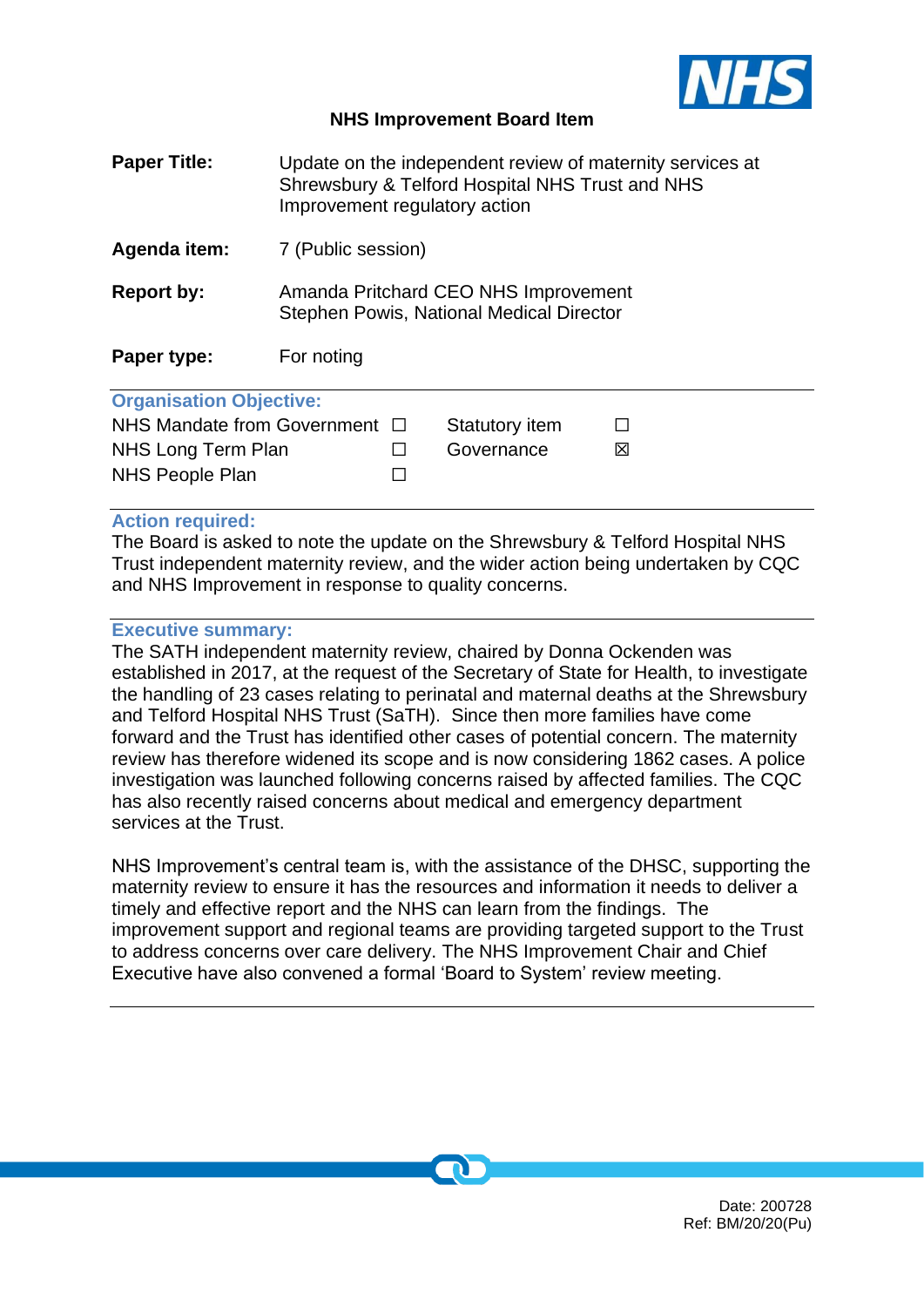# **Background**

- 1. In April 2017, the Secretary of State for Health (Jeremy Hunt) asked NHS Improvement to commission an independent review into the investigation of cases relating to perinatal and maternal deaths at the Shrewsbury and Telford Hospital NHS Trust (SaTH).
- 2. The purpose of the Review is to consider the quality of investigations and implementation of their recommendations relating to a number of alleged avoidable perinatal and maternal deaths, and cases of avoidable maternity and newborn harm at Shrewsbury and Telford Hospitals. The Review was originally established to investigate 23 cases identified by two families who wrote to the Secretary of State. Donna Ockenden, a midwife with experience of quality reviews, was appointed as Chair.
- 3. Following the launch of the Review a significant number of additional families have come forward. In 2018, to provide context for the original cases, NHS Improvement requested an 'Open Book' review of Trust records involving maternal and newborn incidents. When Prof Stephen Powis took on sponsorship of the Review in May 2019 from NHS Improvement Medical Director, Kathy McLean, he agreed with Donna Ockenden that the open book cases and any other cases of concern should be included for consideration, to ensure the independent Review was comprehensive.
- 4. Following further media attention in November 2019 and appeals by Donna Ockenden for any other affected families to come forward in November 2019 and April 2020, the number of cases rose to over 1300. The revised Terms of Reference, which reflects the expanded scope of the Review, was published in November 2019.

# **Latest status**

- 5. At the request of Donna Ockenden and with encouragement from NHS Improvement, the Trust recently searched its paper records for any other maternity incidents between 2000-2018. Around 500 additional records involving maternal death, neonatal death and infant brain damage have now been found bringing the total under review to 1862. Donna Ockenden confirmed in a press release on 21 July 2020 that any further cases should be sent directly to the Trust so that she can focus efforts on completing the review from this point. As part of her review she will consider these cases to see if they were as a result of poor care.
- 6. The minister responsible has asked that Donna Ockenden produces a report by the end of the year in order to share the learning with front line maternity services as soon as possible.
- 7. Responsibility for NHS Improvement sponsorship of the Review has transferred to the National Director for Patient Safety, to allow the National Medical Director to focus on the COVID-19 response and NHS recovery.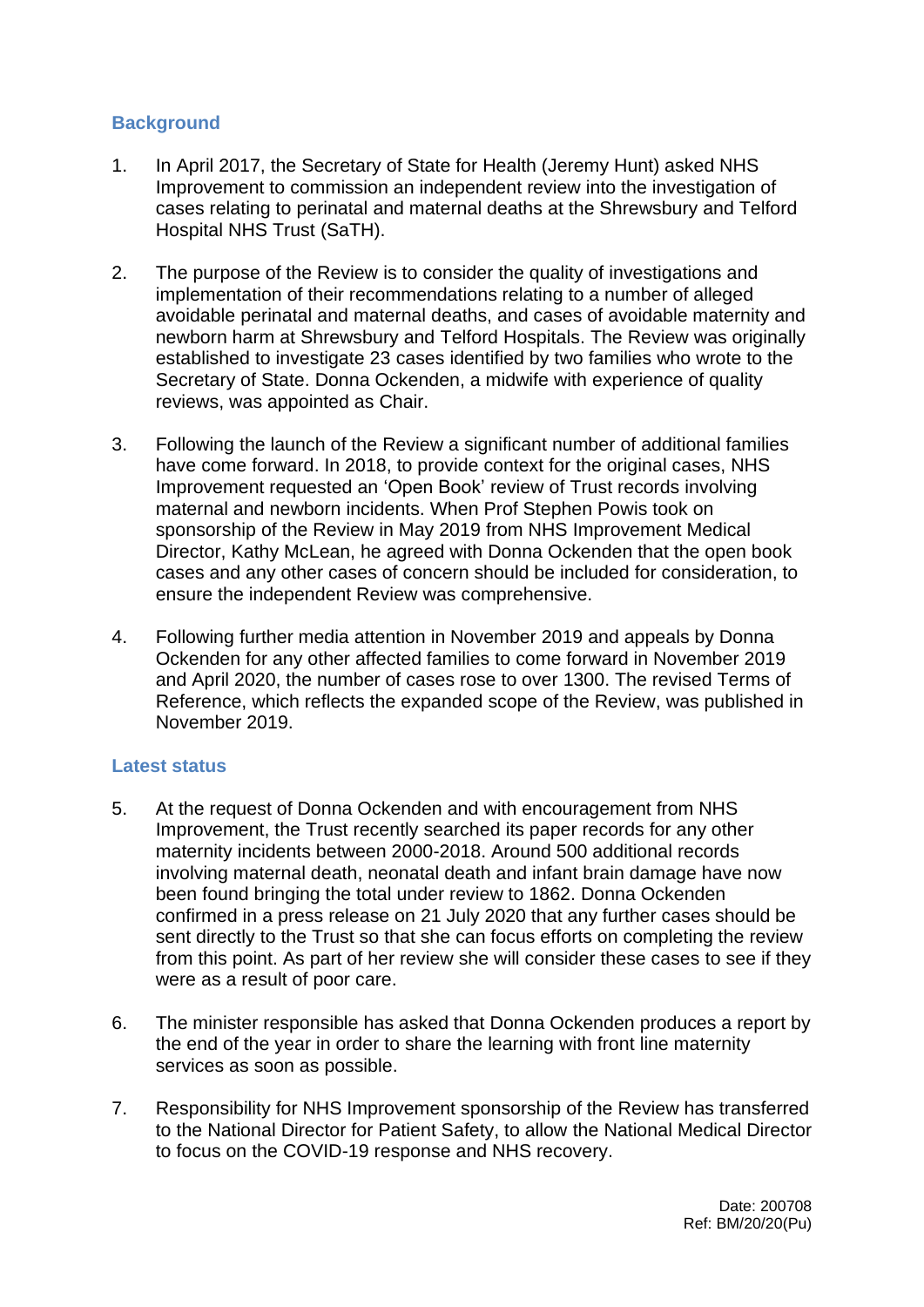# **Handling of a Report by the Royal College of Obstetricians and Gynaecologists**

- 8. NHS Improvement launched an investigation, following a complaint, into the trust's handling of a report by the Royal College of Obstetricians and Gynaecologists following an invited review in 2017. NHS Improvement's head of investigations has worked with an independent assessor to review this and the report published on 21 July 2020.
- 9. The investigation found that whilst the Trust acted reasonably with regards to their challenge of the RCOG's report and their concerns about the impact of adverse media on staff were understandable, governance arrangements were not operating effectively and there were unnecessary delays to internal board scrutiny.

#### **Police investigation**

- 10. On 30th June 2020 West Mercia police announced the launch of an investigation into maternity service and provision at SaTH. This is because affected families have raised concerns about the Trust with them in the past.
- 11. The purpose of the investigation is to ascertain if there is evidence of offences which reach the criminal threshold for prosecution. The investigation will seek to identify if there is evidence to support a criminal case. The police have advised that this should not affect the progress of Donna Ockenden's Review.

# **Regulation of care quality**

- 12. The Trust entered special measures (quality) in 2018 following advice from the CQC and in advance of the CQC's assessment of 'inadequate'. Warning notices were issued for the emergency department (ED) and maternity. More recently a comprehensive CQC inspection report was published 8th April 2020 and rated the Trust overall 'Inadequate'. New concerns related to urgent and emergency pathways and issues with staff attitudes were identified. The requirements must be met by the end of August 2020.
- 13. The Trust has responded to the CQC's letter with an action plan. It is worth noting that the executive team have all been newly appointed including the chief executive, medical director, director of nursing, HR director and director for finance.
- 14. Our regional team has been providing SATH with additional support. Since the latest CQC letter of intent, a different approach has been agreed between the Trust, regional team and the national intensive support team which has resulted in an 'improvement team' being deployed into the Trust under the leadership of an experienced Improvement Director. The quantum of support involves additional capacity against areas identified by CQC, Trust and the region (the letter from CQC to NHS Improvement and NHS Improvement's response to this letter are enclosed for information).